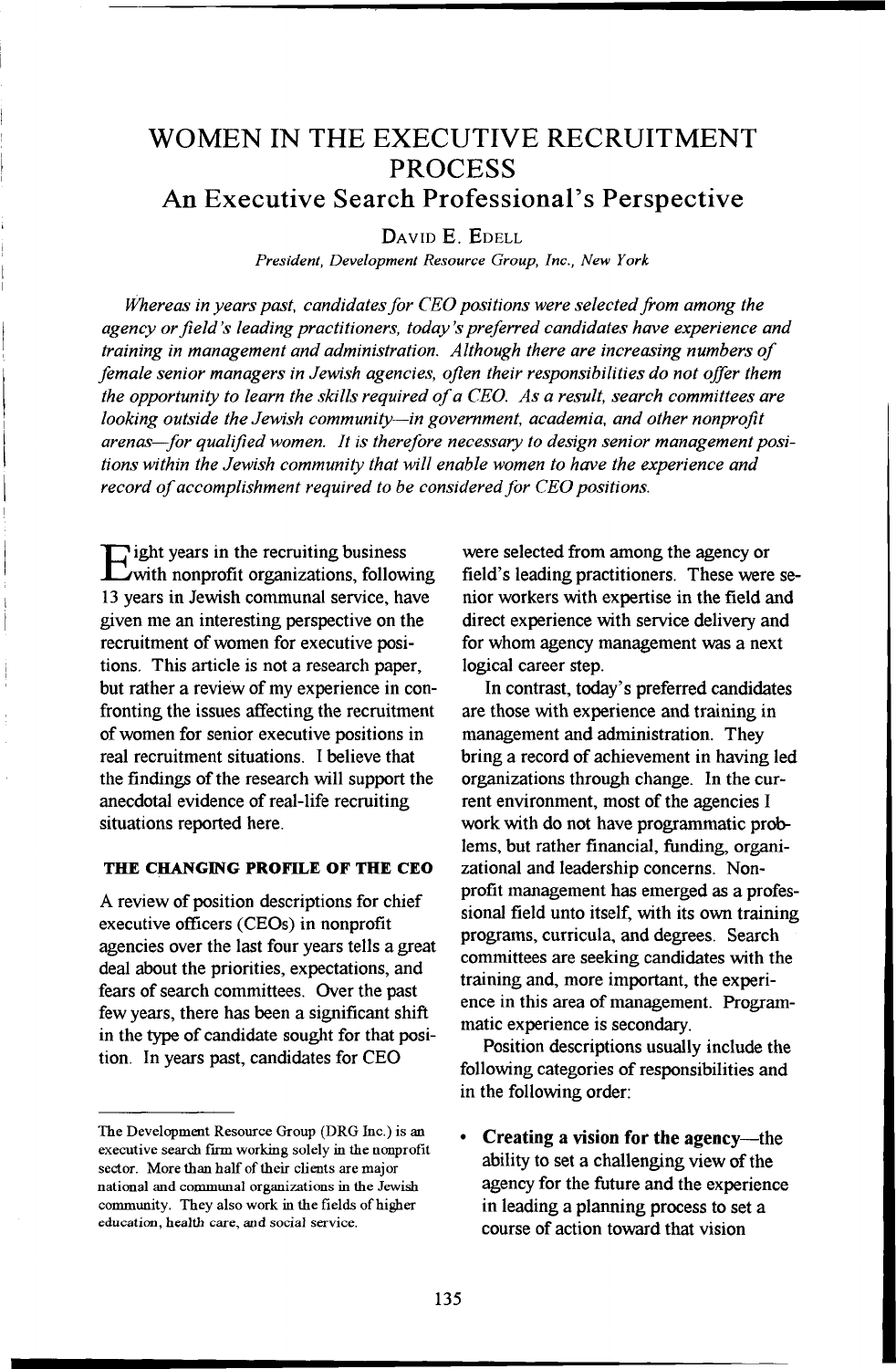- **Working with the board of directors experience in board recruitment and development, as well as the skills of com**municating with and organizing the **work of directors so as to maximize their interest and input**
- **Financial management/fiscal control hands-on supervision of the financial and budgeting departments; regular reporting and management of cash flow, investments, budget status and projections, and fiinder relations**
- **Community relations and advocacy represent the organization in public forums and coalitions where its issues and perspective must be presented; advocate for those positions with legislators, the media, and community organizations; serve as the organization's spokesperson**
- **Staff management—recruit, deploy, organize, supervise, and evaluate professional staff; implement a philosophy of staff management that respects and empowers staff; experience with planning and implementing organizational change, usually downsizing, and exposure to the systems for those, evaluations, plans and actions**
- **Financial resource development—significant responsibdity for participating directly in the cultivation and solicitation of major donations from individuals, foundations, corporations and government; participate in the development and**  monitoring of fund-raising plans; moti**vate volunteers, directors, and staff to participate and support these activities**
- **Program oversight—set the direction and supervise the organization's program and service design and implementation**

**The qualities and qualifications for appropriate CEO candidates are equally clear and consistent in these position descriptions. Graduate degrees in business, management,**  and public administration are as welcome as **those related to the fields of service. Expertise and experience in two areas—the field** 

**of service and organization management and administration—are particularly sought.** 

**Finally, personal presence is an increas**ing concern of search committees. Al**though not always articulated, they have expectations that their professional leaders**  should play a greater public role as lobbyist, **spokesperson, motivator, community representative, and fimd raiser. Therefore, search conunittees measure a candidate's**  appearance, dress, and oral communication **and social skills as part of every evaluation. They want their public representative to be well received by donors, legislators, corpo**rate executives, and the community.

**In summary, search committees seek candidates whom they perceive to be** *lead* $ers$ , not facilitators or executors of the **board's will. This too, is a change. Many searches are conducted by organizations in the midst of radical readjustments to new financial realities and government changes that affect their program and funding. They often feel that they have "survived the storm" and now must seek the leadership and experience required to guide them in planning for the next phases in the organizations' life. In recmiting CEOs, search committees usually will not take risks or**  compromise on the central set of experi**ences they require. They will take the time required to find the candidates who bring the experience and qualifications closest to the position's description.** 

### **STRATEGIES FOR THE ADVANCEMENT OF WOMEN PROFESSIONALS**

**Research shows that women in the private sector are increasingly represented in positions where they can gain the experience and skills required to be considered for senior management responsibility. In fact, work experience in the private sector, by its**  very nature, is considered by many to ex**pose professionals to financial and administrative matters. Government and academia are two sectors in which senior management jobs handle the finances, administra-**

*WINTER/SPRIN G 1995*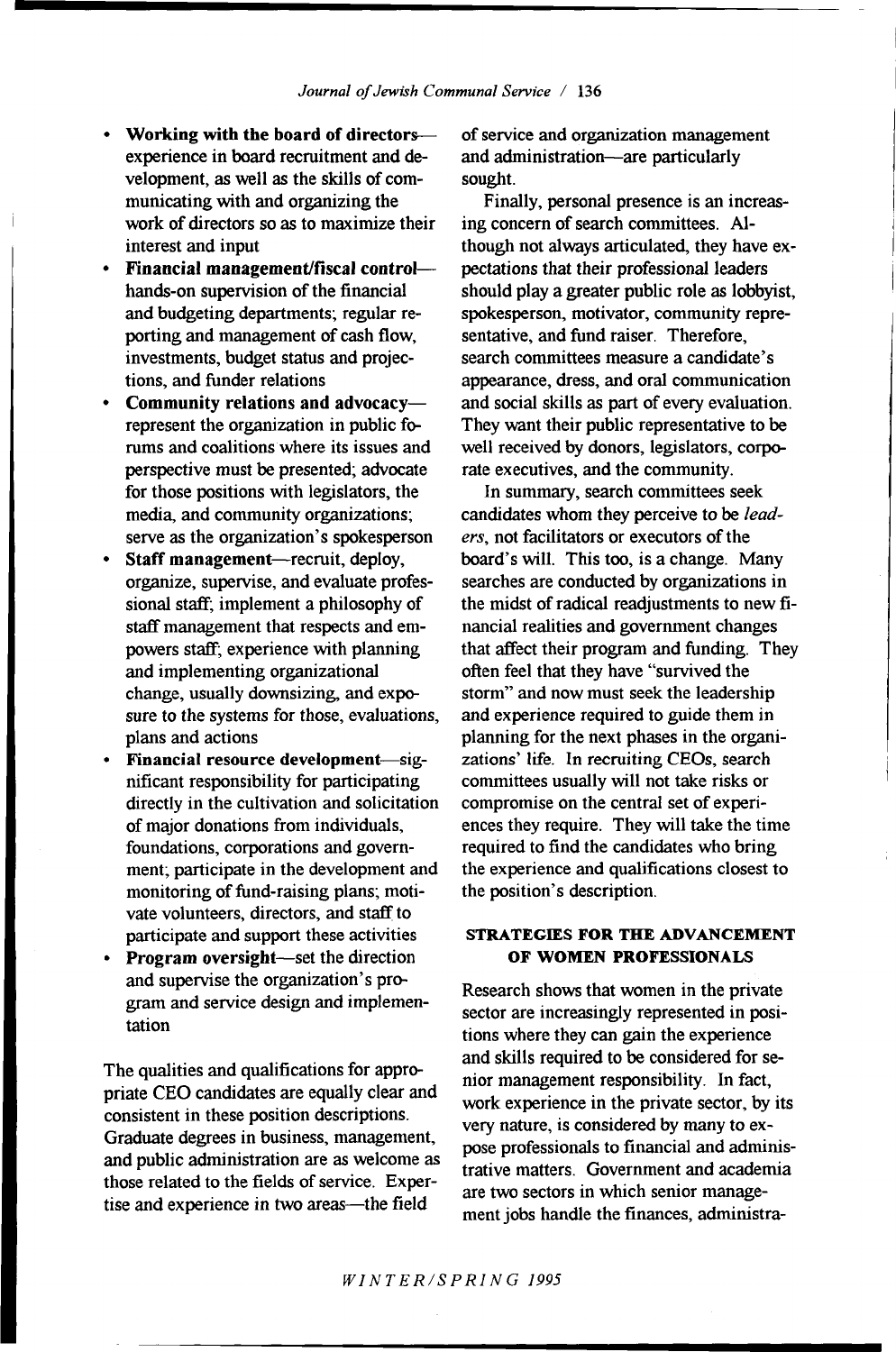**tion, and policies of complex organizations. These positions are now often filled by talented women professionals.** 

**In Jewish communal organizations, the experience of women is similar to that in the general nonprofit sector. There are increasing numbers of women with senior manager titles, but there is a significant difference from other areas of the nonprofit sector. In the Jewish community, women are primarily holding positions of leadership in departments dealing with programs or services or of support services, such as communication or development. Yes, the positions and titles are senior and indicate responsibilities of organization-wide management. However, the actual assignments often do not offer the women the opportunity to learn the skills required of a CEO. There may be tasks and responsibilities of managing, but the scope of activity—the size of the budget, the number of staff supervised, interaction with trustees—and authority is perceived by search committees to be limited and to provide inadequate preparation for the CEO's role. In short, these positions are not structured to prepare women for agency leadership.** 

**Search committees and executives in Jewish communal organizations face serious dilemmas as they consider available and interested candidates for senior executive positions. Almost all are sincere in their desire to consider women candidates. They are often proactive in demanding that there be women candidates in any group reviewed. In the course of most searches the committees will discuss how women candidates would be received by staff, constituents, fimders, and the community. The quality and length of that conversation depend on the makeup of the committees and the professional guidance they receive. Yet, their core concerns always are organizational change, financial management, and leadership. The sad fact is that a very limited number of women in Jewish communal service are able to bring the record of accomplishment in these areas that will give** 

**the committees the confidence to offer them a position.** 

**In our searches we often identify talented candidates among Jewish women working**  in government, academia, and other non**profit arenas. Search committees must often choose between a candidate with a working knowledge of and passion for the Jewish community and its issues—and limited management experience, and one with the record of executive experience they require for the position, but with limited pro**fessional or sometimes personal connection to the Jewish community. It is difficult to **measure a candidate's Jewish interests or to predict how he or she will adapt to the Jewish world. Search committees must also calculate their organization's and constituency's tolerance in this regard. What are their needs for Jewish leadership on specific issues? How patient will they be with a new executive as he or she learns about Jewish issues and colleagues while confronting the**  serious and often controversial organiza**tional issues he or she was hired to address?** 

**For many years, talented Jewish nonprofit executives working in government, academia, and other nonprofit organizations purposefixlly chose to reject opportunities in Jewish community work. Today, the Jewish and nonprofit worlds face similar challenges in fund raising, leadership and volunteer recruitment, competition from other nonprofit agencies, and the need to change the way they do business. More of these nonprofit executives are open to considering the professional opportunities that exist and the personal Jewish fiilfillment provided by working in Jewish communal service.** 

**The searches we have conducted for major national Jewish women's organizations illustrate well the current focus of the search process. In each case committees have met impressive candidates from Jewish communal service, government, academia, and other nonprofit settings. The discussions with Jewish professionals were comfortable and enlightening as they dealt with the substantive issues of politics and** 

*WINTER/SPRING 1995*